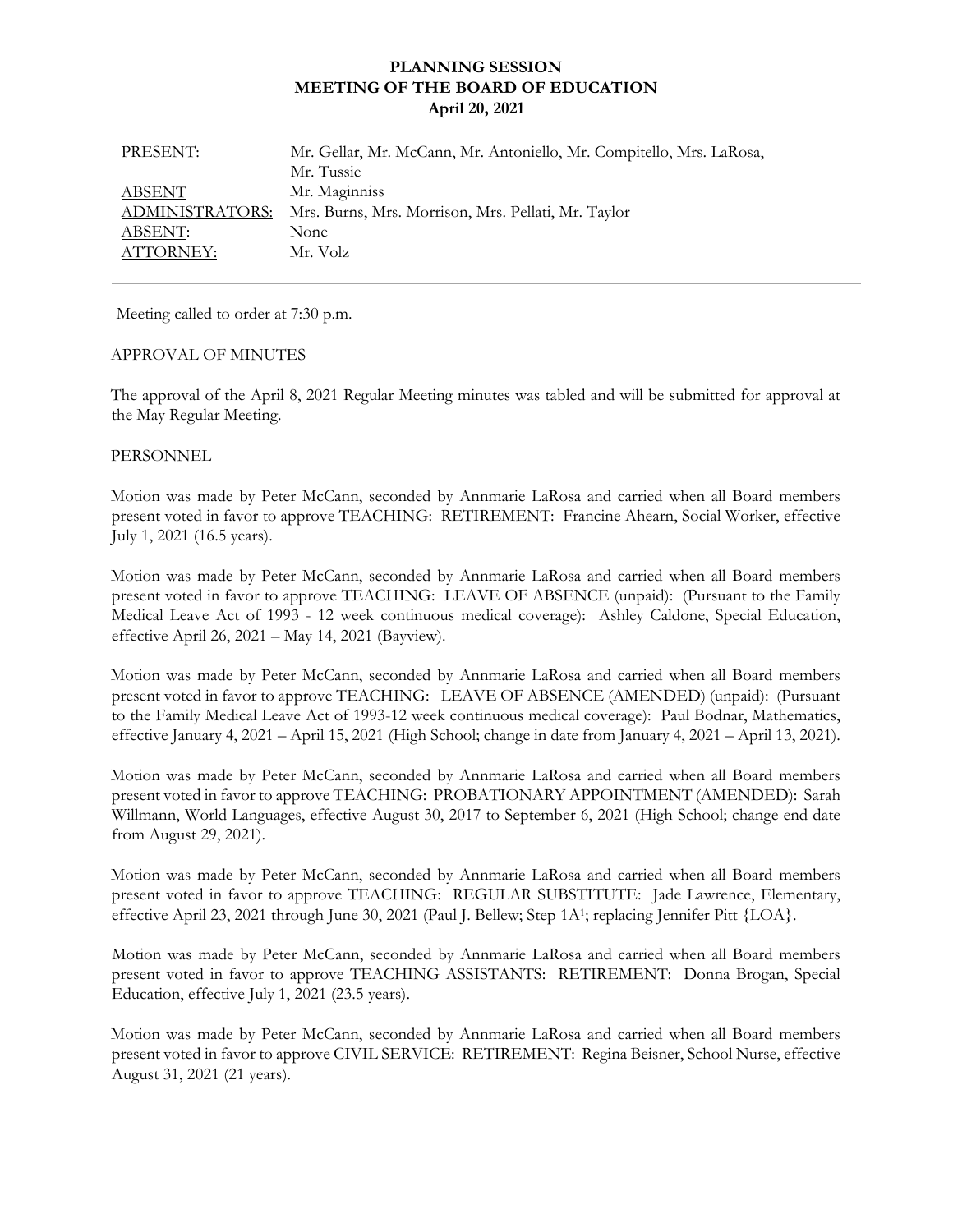Motion was made by Peter McCann, seconded by Annmarie LaRosa and carried when all Board members present voted in favor to approve CIVIL SERVICE: RESIGNATION: Maissara Soliman, Part Time Food Service Worker, effective March 5, 2021 (Paul J. Bellew).

Motion was made by Peter McCann, seconded by Annmarie LaRosa and carried when all Board members present voted in favor to approve CIVIL SERVICE: SUBSTITUTE ASSISTANT COOK (\$17.93/ hr.): Charlene DiCicco, effective April 21, 2021.

Motion was made by Peter McCann, seconded by Annmarie LaRosa and carried when all Board members present voted in favor to approve CIVIL SERVICE: SUBSTITUTE GUARD (\$22.52/hr.): Christopher Crisafi, effective April 21, 2021.

Motion was made by Peter McCann, seconded by Annmarie LaRosa and carried when all Board members present voted in favor to approve CIVIL SERVICE: SUBSTITUTE NURSE (\$150 per diem): \*Regina Beisner, effective September 1, 2021. \*Pending fingerprinting clearance

Motion was made by Peter McCann, seconded by Annmarie LaRosa and carried when all Board members present voted in favor to approve CIVIL SERVICE: TERMINATION: Marie Averso, Bus Driver, effective January 19, 2021 (Transportation).

Motion was made by Peter McCann, seconded by Richard Antoniello and carried when all Board members present voted in favor to approve OTHER: SUBSTITUTE TEACHER (\$130 per diem): Andrew Alderman, effective April 21, 2021; Toniann Cintorino, effective April 21, 2021; Brittany Huque, effective April 21, 2021; Alexa Pontillo, effective April 21, 2021; Toni-Ann Rossi, effective April 21, 2021.

Motion was made by Peter McCann, seconded by Annmarie LaRosa and carried when all Board members present voted in favor to approve OTHER: SPRING 2021 HIGH SCHOOL COACHES: BASEBALL: Michael LaCova, J.V. Coach; BOYS TENNIS: Norma Wingert, Varsity Volunteer Coach. SOFTBALL: Colleen Reilly, Varsity Coach; Edward Jablonski, J.V. Coach.

Motion was made by Peter McCann, seconded by Annmarie LaRosa and carried when all Board members present voted in favor to approve resolution re: Adoption of the 2021-2022 School District Budget.

*WHEREAS, the West Islip Union Free School District Board of Education is required to present a budget to the voters for the 2021-2022 School Year; now, therefore, be it* 

*RESOLVED, that the Proposed Budget for the 2021-2022 School Year be adopted for a total of \$127,501,568; and be it further* 

*RESOLVED, that the 2021-2022 Property Tax Report Card is approved to be transmitted to the New York State Department of Education as so required.* 

Motion was made by Peter McCann, seconded by Annmarie LaRosa and carried when all Board members present voted in favor to approve Teamsters Memorandum of Agreement re: Vacation Carryover.

Motion was made by Peter McCann, seconded by Annmarie LaRosa and carried when all Board members present voted in favor to approve WITA Memorandum of Agreement re: Retirement.

Motion was made by Peter McCann, seconded by Annmarie LaRosa and carried when all Board members present voted in favor to approve Resolution re: Donation from Exxon Mobile Educational Alliance Program - \$500 - WIHS